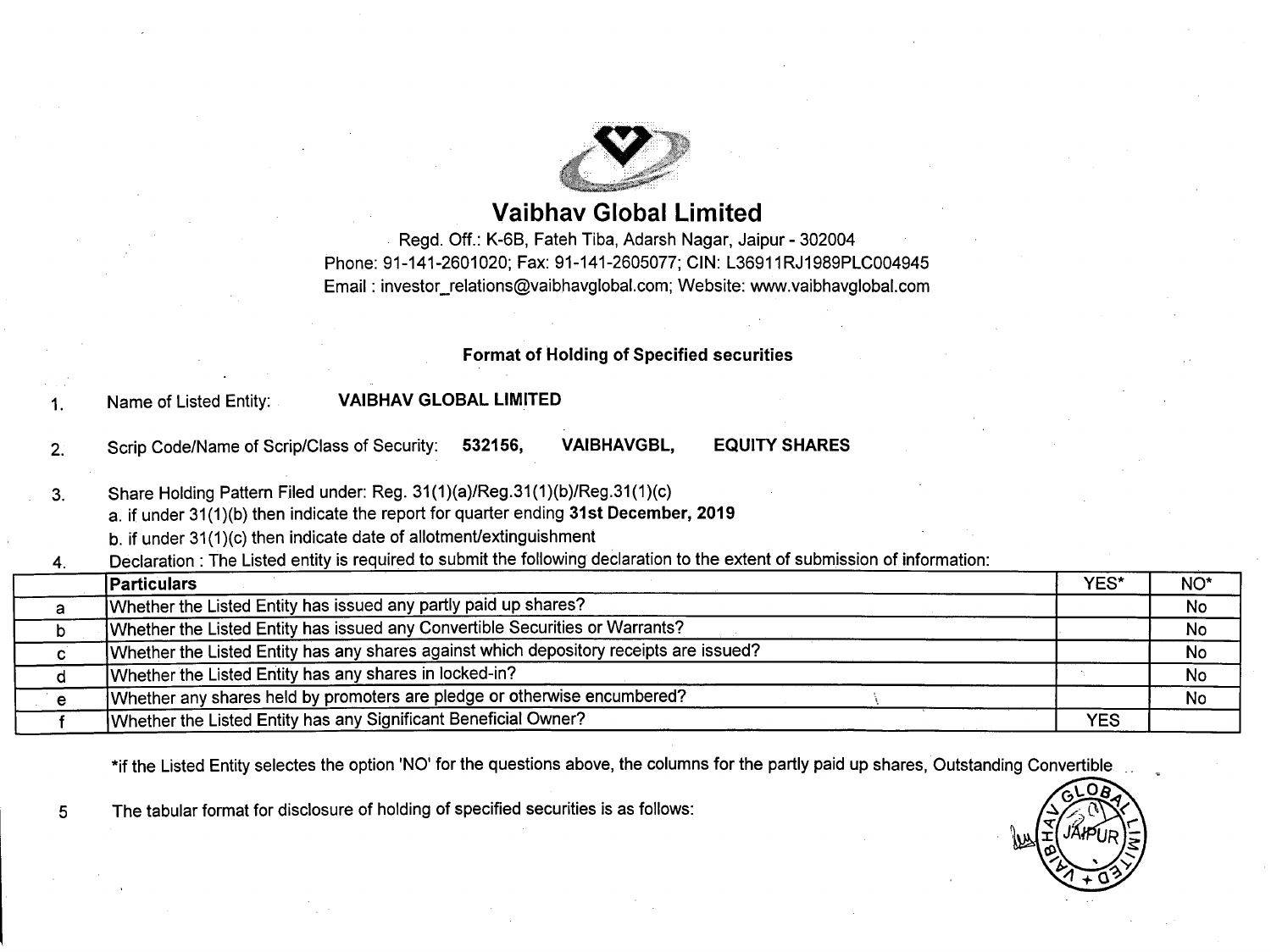| Number of<br>Locked in<br><b>Shares</b>             | Number of<br><b>Shares</b><br>pledged or<br>otherwise<br>encumbered | <b>Number of equity</b><br>shares held in<br>dematerialized form                                       |
|-----------------------------------------------------|---------------------------------------------------------------------|--------------------------------------------------------------------------------------------------------|
|                                                     |                                                                     |                                                                                                        |
| (XII)                                               | (XIII)                                                              | (XIV)                                                                                                  |
| As a<br>No.<br>$%$ of<br>$\left( a\right)$<br>total | $\left( a\right)$                                                   |                                                                                                        |
| $\mathcal{H}=\mathcal{H}$                           |                                                                     |                                                                                                        |
| $\blacksquare$<br>$\cdot$                           | $\ddot{\phantom{1}}$                                                | 18,740,060                                                                                             |
| $\bullet$<br>$\overline{\phantom{a}}$               | $\sim$                                                              | 13,345.063                                                                                             |
| $\overline{a}$<br>$\bullet$                         |                                                                     | 74,967                                                                                                 |
| $\cdot$<br>$\bullet$                                |                                                                     |                                                                                                        |
| $\sim$<br>$\overline{\phantom{a}}$                  | $\overline{\phantom{a}}$                                            | 74,967                                                                                                 |
|                                                     |                                                                     |                                                                                                        |
| $\overline{\phantom{a}}$<br>$\sim$                  | $\blacksquare$                                                      | 32,160,090<br>where $\alpha_1,\alpha_2,\ldots,\alpha_n$                                                |
|                                                     |                                                                     | As a<br>No.<br>% of<br>total<br>$\overline{\phantom{a}}$<br>$\bullet$<br>in the con-<br>$\sim 10^{-1}$ |

 $\mathcal{A}^{\pm}$ 

 $\sim$ 

 $\hat{\boldsymbol{\epsilon}}$ 

GLOBA **APLE** 

 $\sim$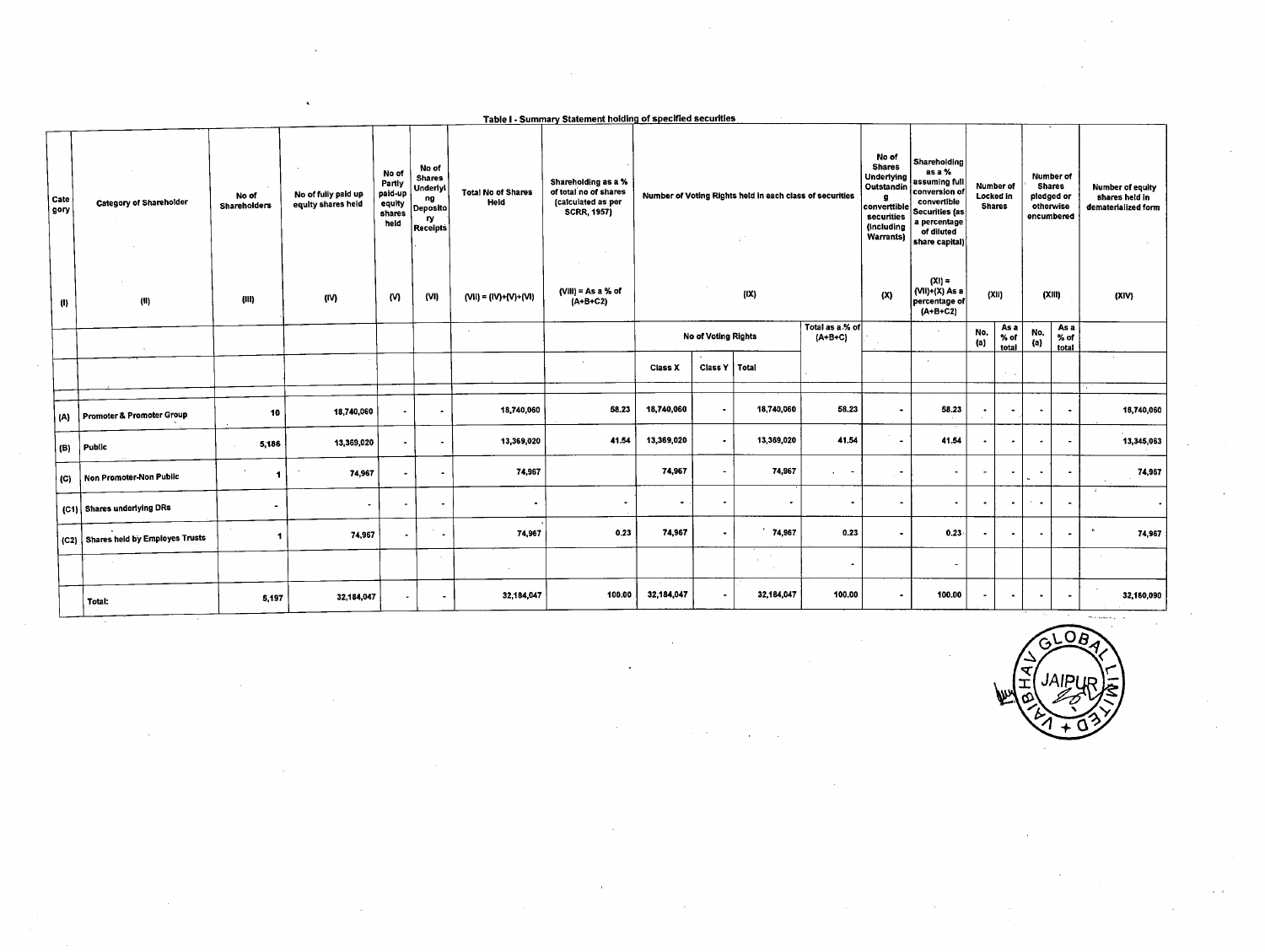#### Table II - Statement showing shareholding pattern of the Promoter and Promoter Group

|             | Category & Name of the Shareholder<br>(1)                                     | PAN<br>(ll) | No of<br>Shareholde<br>TS.<br>(III) | No of fully paid up<br>equity shares held<br>(M) | No of<br>Partly paid-<br>up equity<br>shares held<br>w | No of<br><b>Shares</b><br>Underlying<br><b>Depository</b><br><b>Receipts</b><br>(M) | <b>Total No of Shares</b><br>Held<br>$(VI) = (IV+V+VI)$ | Sharehold<br>ing as a %<br>(calculate<br>d as per<br>SCRR,<br>1957) As a<br>% of<br>(A+B+C2)<br>(VIII) | (IX)                     |                          |                          | Number of Voting Rights held in each class of securities |                          |                     | No of Voting Rights      |                                   | No of Shares<br>Underlying<br>Outstanding<br>convertible<br>securities<br>(Including<br>Warrants)<br>(X) | Shareholding as<br>a % assuming<br>full conversion<br>of convertible<br>Securities (as a<br>percentage of<br>diluted share<br>capital)<br>$(XI) = (VI) - (X)$<br>As a % of<br>$(A + B + C2)$ |                          | Number of Locked In<br><b>Shares</b><br>(X1) |  | <b>Number of Shares</b><br>pledged or otherwise<br>encumbered<br>(XIII) | <b>Number of equity</b><br>shares held in<br>dematerialized form<br>(XIN) |
|-------------|-------------------------------------------------------------------------------|-------------|-------------------------------------|--------------------------------------------------|--------------------------------------------------------|-------------------------------------------------------------------------------------|---------------------------------------------------------|--------------------------------------------------------------------------------------------------------|--------------------------|--------------------------|--------------------------|----------------------------------------------------------|--------------------------|---------------------|--------------------------|-----------------------------------|----------------------------------------------------------------------------------------------------------|----------------------------------------------------------------------------------------------------------------------------------------------------------------------------------------------|--------------------------|----------------------------------------------|--|-------------------------------------------------------------------------|---------------------------------------------------------------------------|
|             | $\sim$                                                                        |             |                                     |                                                  |                                                        |                                                                                     |                                                         |                                                                                                        | <b>Class X</b>           | <b>Class Y</b>           | Total                    | Total as a % of<br>(A+B+C)                               |                          |                     | No.                      | As a % of<br>total Shares<br>held | No.                                                                                                      | As a % of<br>total Shares<br>held                                                                                                                                                            |                          |                                              |  |                                                                         |                                                                           |
| (1)         | Indian                                                                        |             |                                     |                                                  |                                                        |                                                                                     |                                                         |                                                                                                        |                          |                          |                          |                                                          |                          |                     |                          |                                   |                                                                                                          |                                                                                                                                                                                              |                          |                                              |  |                                                                         |                                                                           |
| (a)         | Individuals/Hindu undivided Family                                            |             | Б                                   | 615,836                                          | $\hat{\phantom{a}}$                                    | $\bullet$                                                                           | 615836                                                  | 1.91                                                                                                   | 615,836                  | $\sim$                   | 615,836                  | 1.91                                                     | $\sim$                   | 1.91                | $\ddot{\phantom{0}}$     | $\blacksquare$                    | $\bullet$                                                                                                |                                                                                                                                                                                              | 615,836                  |                                              |  |                                                                         |                                                                           |
|             | NIRMAL KUMAR BARDIYA                                                          |             | $\sim$                              | 200,581                                          | $\sim$                                                 | $\sim$                                                                              | 200,581                                                 | 0.62                                                                                                   | 200,581                  | $\sim$                   | 200,58                   | 0.62                                                     | $\overline{a}$           | 0.62                | $\bullet$                | $\sim$                            | $\overline{\phantom{a}}$                                                                                 |                                                                                                                                                                                              | 200,581                  |                                              |  |                                                                         |                                                                           |
|             | <b>KUSUM BARDIYA</b>                                                          |             | $\sim$                              | 165.205                                          | $\sim$                                                 | $\sim$                                                                              | 165,205                                                 | 0.51                                                                                                   | 165,205                  | $\sim$                   | 165,205                  | 0.51                                                     | $\sim$                   | 0.51                | $\cdot$                  | $\overline{\phantom{a}}$          | $\sim$                                                                                                   |                                                                                                                                                                                              | 165,205                  |                                              |  |                                                                         |                                                                           |
|             | <b>DEEPTI AGRAWAL</b>                                                         |             | $\sim$                              | 127,600                                          | $\sim$                                                 | $\sim$                                                                              | 127,600                                                 | 0.40                                                                                                   | 127,600                  | $\bullet$                | 127,600                  | 0.40                                                     | $\sim$                   | 0.40                | $\bullet$                | $\sim$                            | $\ddot{\phantom{0}}$                                                                                     | $\sim$                                                                                                                                                                                       | 127,600                  |                                              |  |                                                                         |                                                                           |
|             | RAHIMULLAH                                                                    |             | $\sim$                              | 100,000                                          | $\bullet$                                              | $\tilde{\phantom{a}}$                                                               | 100,000                                                 | 0.31                                                                                                   | 100,000                  | $\sim$                   | 100,000                  | 0.31                                                     | $\blacksquare$           | 0.31                | $\overline{\phantom{a}}$ | $\overline{\phantom{a}}$          | $\sim$ .                                                                                                 | $\bullet$                                                                                                                                                                                    | 100,000                  |                                              |  |                                                                         |                                                                           |
|             | SHEELA AGARWAL                                                                |             | $\sim$                              | 22,450                                           | $\blacksquare$                                         | $\tilde{\phantom{a}}$                                                               | 22,450                                                  | 0.07                                                                                                   | 22,450                   | $\sim$                   | 22,450                   | 0.07                                                     | $\sim$                   | 0.07                | $\tilde{\phantom{a}}$    | $\bullet$                         | $\sim$                                                                                                   | $\bullet$                                                                                                                                                                                    | 22.450                   |                                              |  |                                                                         |                                                                           |
| l(b)        | Central Government/State Government(s)                                        |             | a m                                 | $\ddot{\phantom{0}}$                             | $\blacksquare$                                         | $\sim$                                                                              | $\sim$                                                  | $\bullet$                                                                                              | $\sim$                   | $\blacksquare$           | $\sim$                   | $\sim$                                                   | $\blacksquare$           | $\sim$              | $\sim$                   | $\blacksquare$                    | $\cdot$                                                                                                  | $\bullet$                                                                                                                                                                                    | $\sim$                   |                                              |  |                                                                         |                                                                           |
| (c)         | Financial Institutions/Banks                                                  |             | $\sim$                              | $\overline{a}$                                   | $\overline{\phantom{a}}$                               | $\tilde{\phantom{a}}$                                                               | $\sim$                                                  | $\bullet$                                                                                              | $\sim$                   | $\sim$                   | $\sim$                   | $\blacksquare$                                           | $\bullet$ .              | ÷                   | $\sim$                   | $\sim$                            | $\sim$                                                                                                   | $\sim$                                                                                                                                                                                       | $\overline{\phantom{a}}$ |                                              |  |                                                                         |                                                                           |
| (d)         | Any Other (BODY CORPORATE)                                                    |             | -1                                  | 18,077,764                                       |                                                        | $\bullet$                                                                           | 18,077,764                                              | 56.17                                                                                                  | 18,077,764               | $\sim$                   | 18,077,764               | 56.17                                                    | $\sim$                   | 56.17               | $\sim$                   | $\sim$                            | $\overline{\phantom{a}}$                                                                                 | $\sim$                                                                                                                                                                                       | 18,077,764               |                                              |  |                                                                         |                                                                           |
|             | <b>BRETT ENTERPRISES PVT LTD</b>                                              |             | $\sim$                              | 18,077,764                                       |                                                        | $\blacksquare$                                                                      | 18,077,764                                              | 56.17                                                                                                  | 18,077,764               | $\sim$                   | 18,077,764               | 56.17                                                    | $\ddot{\phantom{0}}$     | 56.17               |                          | $\bullet$                         | $\overline{\phantom{a}}$                                                                                 | $\sim$                                                                                                                                                                                       | 18,077,764               |                                              |  |                                                                         |                                                                           |
|             | Sub-Total (A)(1)                                                              |             |                                     | 18,693,600                                       | $\sim$                                                 | $\bullet$                                                                           | 18,693,600                                              | 58.08                                                                                                  | 18,693,600               | $\sim$                   | 18,693,600               | 58.08                                                    | $\mathbf{r}$             | 58.08               | $\bullet$                | $\overline{\phantom{a}}$          |                                                                                                          | $\bullet$                                                                                                                                                                                    | 18,693,600               |                                              |  |                                                                         |                                                                           |
| (2)         | Foreign                                                                       |             |                                     |                                                  |                                                        |                                                                                     |                                                         |                                                                                                        |                          |                          |                          |                                                          |                          |                     |                          |                                   |                                                                                                          |                                                                                                                                                                                              |                          |                                              |  |                                                                         |                                                                           |
| $\vert$ (a) | Individuals (Non-Resident Individuals/Foreign<br><b>Individuals</b>           |             |                                     | 46,460                                           | $\blacksquare$                                         | $\bullet$                                                                           | 46,460                                                  | 0.14                                                                                                   | 46,460                   | $\overline{\phantom{a}}$ | 46,460                   | 0.14                                                     | $\blacksquare$           | 0.14                | $\bullet$                | $\bullet$                         |                                                                                                          |                                                                                                                                                                                              | 46,460                   |                                              |  |                                                                         |                                                                           |
|             | SUNIL AGRAWAL                                                                 |             | $\overline{\phantom{a}}$            | 28,140                                           | $\bullet$                                              | $\blacksquare$                                                                      | 28,140                                                  | 0.09                                                                                                   | 28,140                   | $\overline{\phantom{a}}$ | 28,140                   | 0.09                                                     | $\ddot{\phantom{0}}$     | 0.09                | $\tilde{\phantom{a}}$    | $\overline{\phantom{a}}$          | $\overline{\phantom{a}}$                                                                                 | $\overline{\phantom{a}}$                                                                                                                                                                     | 28,140                   |                                              |  |                                                                         |                                                                           |
|             | <b>HURSH AGRAWAL</b>                                                          |             | $\overline{\phantom{a}}$            | 10,000                                           | $\blacksquare$                                         | $\overline{\phantom{a}}$                                                            | 10,000                                                  | 0.03                                                                                                   | 10,000                   | $\sim$                   | 10,000                   | 0.03                                                     | $\sim$                   | 0.03                | $\sim$                   | $\blacksquare$                    | $\sim$                                                                                                   | $\tilde{\phantom{a}}$                                                                                                                                                                        | 10,000                   |                                              |  |                                                                         |                                                                           |
|             | <b>SANJEEV AGRAWAL</b>                                                        |             | $\bullet$                           | 8,320                                            | $\overline{\phantom{a}}$                               | $\tilde{\phantom{a}}$                                                               | 8,320                                                   | 0.03                                                                                                   | 8,320                    | $\bullet$                | 8,320                    | 0.03                                                     | $\sim$                   | 0.03                | $\bullet$                | $\blacksquare$                    | $\bullet$                                                                                                | $\overline{\phantom{a}}$                                                                                                                                                                     | 8,320                    |                                              |  |                                                                         |                                                                           |
|             | NEIL AGRAWAL                                                                  |             |                                     | $\rightarrow$                                    | $\cdot$                                                | $\overline{\phantom{a}}$                                                            | $\sim$                                                  | $\hat{\phantom{a}}$                                                                                    | $\overline{\phantom{a}}$ | $\sim$                   | $\overline{\phantom{a}}$ | $\sim$                                                   | $\overline{\phantom{a}}$ | $\sim$              | $\blacksquare$           | $\ddot{\phantom{0}}$              | $\overline{\phantom{a}}$                                                                                 | $\blacksquare$                                                                                                                                                                               | $\sim$                   |                                              |  |                                                                         |                                                                           |
| (b)         | Government                                                                    |             | $\overline{\phantom{a}}$            | ۰                                                | $\overline{\phantom{a}}$                               | $\blacksquare$                                                                      | $\sim$                                                  | $\bullet$                                                                                              | $\overline{\phantom{a}}$ | $\sim$                   | $\Delta$                 | $\bullet$                                                | ٠                        | $\sim$              | $\blacksquare$           | $\tilde{\phantom{a}}$             | $\overline{\phantom{a}}$                                                                                 | $\bullet$                                                                                                                                                                                    | $\sim$                   |                                              |  |                                                                         |                                                                           |
| (c)         | Institutions                                                                  |             | $\overline{\phantom{a}}$            | $\Delta$                                         | $\bullet$                                              | $\ddot{\phantom{0}}$                                                                | $\sim$                                                  | $\blacksquare$                                                                                         | $\tilde{\phantom{a}}$    | $\overline{\phantom{a}}$ | $\blacksquare$           | $\Delta \tau$                                            | $\blacksquare$           | $\hat{\phantom{a}}$ | $\overline{\phantom{a}}$ |                                   |                                                                                                          | $\blacksquare$                                                                                                                                                                               | $\sim$                   |                                              |  |                                                                         |                                                                           |
| (d)         | Foreign Portfolio Investor                                                    |             | $\overline{\phantom{a}}$            | $\bullet$                                        | $\overline{\phantom{a}}$                               | $\blacksquare$                                                                      | $\sim$                                                  | $\sim$                                                                                                 | $\blacksquare$           | $\sim$                   | $\blacksquare$           | $\blacksquare$                                           | $\sim$                   | $\bullet$           | $\overline{\phantom{a}}$ | $\blacksquare$                    | $\blacksquare$                                                                                           |                                                                                                                                                                                              | $\sim$                   |                                              |  |                                                                         |                                                                           |
|             | Sub-Total (A)(2)                                                              |             | $\cdot$                             | 46,460                                           | $\bullet$                                              | $\bullet$                                                                           | 46,460                                                  | 0.14                                                                                                   | 46,460                   | $\sim$                   | 46,460                   | 0.14                                                     | $\sim$                   | 0.14                | $\bullet$                | $\bullet$                         | $\bullet$                                                                                                | $\blacksquare$                                                                                                                                                                               | 46,460                   |                                              |  |                                                                         |                                                                           |
|             | <b>Total Shareholding of Promoter and Promoter</b><br>Group (A)=(A)(1)+(A)(2) |             | 10                                  | 18,740,060                                       | $\bullet$                                              | $\bullet$                                                                           | 18,740,060                                              | 58.23                                                                                                  | 18,740,060               | $\sim$                   | 18,740,060               | 58.23                                                    | $\bullet$                | 58.23               | $\bullet$                | $\hat{\phantom{a}}$               | $\bullet$                                                                                                | $\blacksquare$                                                                                                                                                                               | 18,740,060               |                                              |  |                                                                         |                                                                           |

Detail of Shares which remain unclaimed may be given hear along with details such as number of shareholders, outstanding shares held in dematunclaimed suspense account, voting rights which are frozen etc.

Note:

 $\mathbb{R}^d$ 

(1) PAN would not be displayed on website of Stock Exchange(s)

(2) The term " Encumbrance" has the same meaning as assigned under regulation 28(3) of SEBI (Substantial Acquisition of Shares and Takeovers) Regulations, 2011

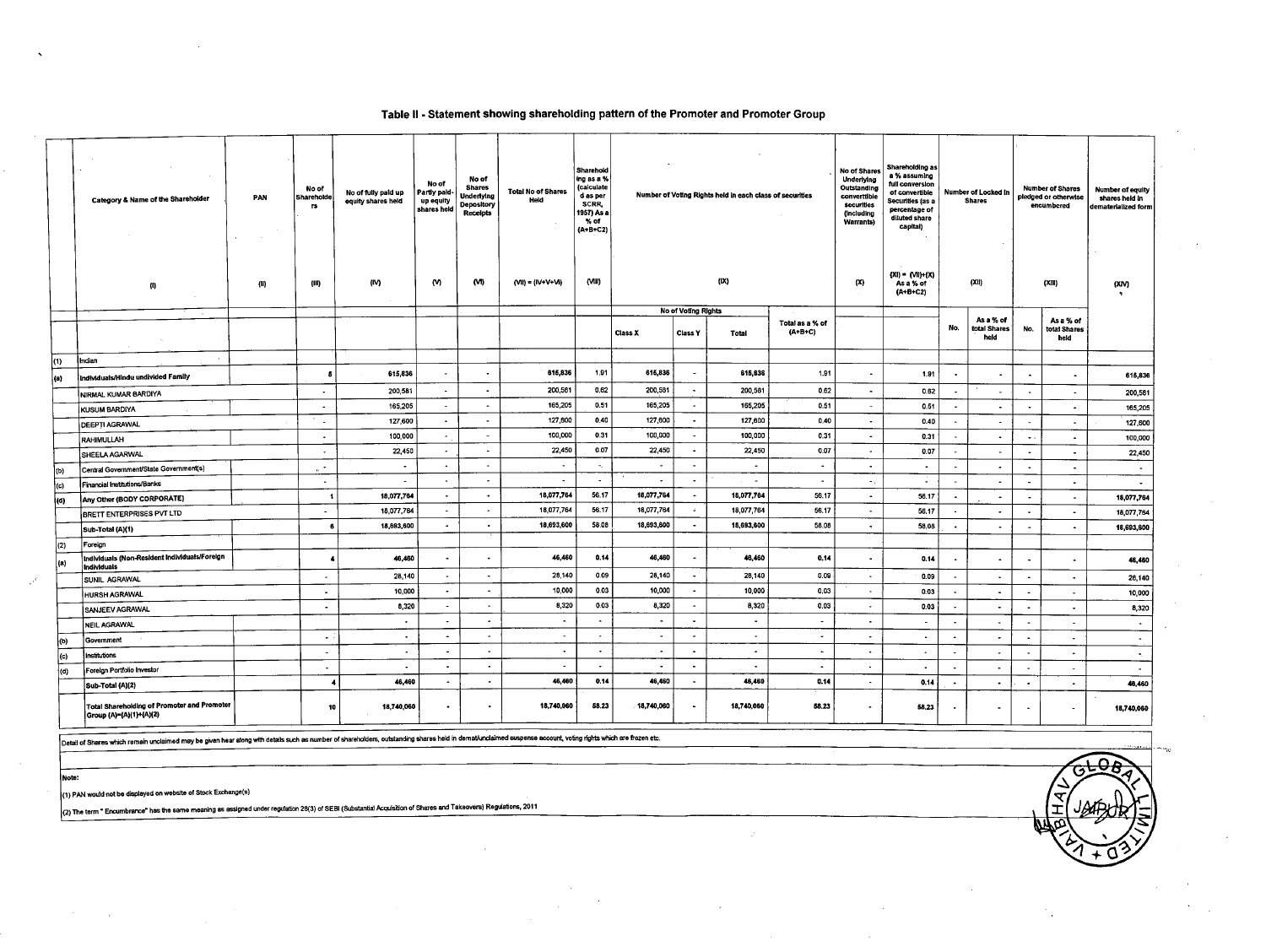### Table III - Statement showing shareholding pattern of the Public shareholder

|                       | Category & Name of the Shareholder                                                   | PAN  | No of<br><b>Shareholders</b> | No of fully paid<br>up equity shares<br>heid | No of<br>Partly paid-<br>up equity<br>shares held | No of<br><b>Shares</b><br>Underlying<br><b>Depository</b><br><b>Receipts</b> | Total No of Shares<br>Held | <b>Sharehol</b><br>ding as a<br>%<br>calculate<br>d as per<br><b>SCRR, 195</b><br>7 As a %<br>of<br>$(A + B + C2)$ | Number of Voting Rights held in each class of securities |                             | Shareholding<br>No of Shares<br>as a %<br><b>Underlying</b><br>assuming full<br>Outstanding<br>conversion of<br>convertible<br>converttible<br>securities<br>Securities (as<br>(Including<br>a percentage<br>Warrants)<br>of diluted<br>share capital) |                          | <b>Number of</b><br>Locked in Shares |                          |                          | <b>Number of Shares</b><br>pledged or otherwise<br>encumbered | <b>Number of equity</b><br>shares held in<br>dematerialized form |                          |                          |
|-----------------------|--------------------------------------------------------------------------------------|------|------------------------------|----------------------------------------------|---------------------------------------------------|------------------------------------------------------------------------------|----------------------------|--------------------------------------------------------------------------------------------------------------------|----------------------------------------------------------|-----------------------------|--------------------------------------------------------------------------------------------------------------------------------------------------------------------------------------------------------------------------------------------------------|--------------------------|--------------------------------------|--------------------------|--------------------------|---------------------------------------------------------------|------------------------------------------------------------------|--------------------------|--------------------------|
|                       | $\bf{0}$                                                                             | (11) | (III)                        | (IV)                                         | w                                                 | (M)                                                                          | (VII) = (IV+V+VI)          | (VIII)                                                                                                             |                                                          | (IX)<br>No of Voting Rights |                                                                                                                                                                                                                                                        | Total as                 | (x)                                  | (XI)                     |                          | (XII)<br><b>AS 8 7</b>                                        | (XIII)<br>As a % of                                              |                          | (XIV)                    |
|                       |                                                                                      |      |                              |                                              |                                                   |                                                                              |                            |                                                                                                                    | <b>Class X</b>                                           | <b>Class Y</b>              | Total                                                                                                                                                                                                                                                  | a % of                   |                                      |                          | No. (a)                  | of total<br><b>Shares</b>                                     |                                                                  | No. (a)   total Shares   |                          |
|                       |                                                                                      |      |                              |                                              |                                                   |                                                                              |                            |                                                                                                                    |                                                          |                             |                                                                                                                                                                                                                                                        | $(A + B + C)$            |                                      |                          |                          | held (h)                                                      |                                                                  | heid (b)                 |                          |
| (1)                   | institutions                                                                         |      | $\overline{2}$               | 2,300,602                                    | $\sim$                                            | $\sim$                                                                       | 2,300,602                  | 7.15                                                                                                               | 2,300,602                                                | $\sim$                      | 2,300,602                                                                                                                                                                                                                                              | 7.15                     | $\hat{\phantom{a}}$                  | 7.15                     | $\overline{\phantom{a}}$ | $\blacksquare$                                                | $\sim$                                                           | $\sim$                   | 2,300,602                |
| (a)                   | <b>Mutual Funds</b>                                                                  |      | $\overline{\mathbf{1}}$      | 2300513                                      |                                                   |                                                                              | 2,300,513                  | 7.15                                                                                                               | 2,300,513                                                |                             | 2,300,513                                                                                                                                                                                                                                              | 7.15                     |                                      | 7.15                     |                          |                                                               |                                                                  |                          | 2.300,513                |
|                       | MOTILAL OSWAL MULTICAP 35 FUND<br>Venture Capital Funds                              |      | $\hat{\phantom{a}}$          | $\sim$                                       | $\sim$                                            | $\overline{\phantom{a}}$                                                     | $\sim$                     | $\sim$                                                                                                             | $\sim$                                                   | $\bullet$                   | $\sim$                                                                                                                                                                                                                                                 | $\sim$                   | $\overline{\phantom{a}}$             | $\overline{\phantom{a}}$ | $\overline{\phantom{a}}$ | $\mathbf{r}$                                                  | $\overline{\phantom{a}}$                                         | $\tilde{\phantom{a}}$    | $\sim$                   |
| (b)<br>$\overline{c}$ | Alternative Investment Funds                                                         |      | $\overline{\mathbf{1}}$      | 383,092                                      | $\sim$                                            | $\overline{\phantom{a}}$                                                     | 383,092                    | 1.19                                                                                                               | 383,092                                                  | $\sim$                      | 383,092                                                                                                                                                                                                                                                | 1.19                     | $\sim$                               | 1.19                     | $\sim$                   | $\sim$                                                        | $\sim$                                                           | $\bullet$                | 383,092                  |
|                       | MALABAR VALUE FUND                                                                   |      | $\sim$                       | 383,092                                      |                                                   |                                                                              | 383,092                    | 1.19                                                                                                               | 383,092                                                  | $\sim$                      | 383,092                                                                                                                                                                                                                                                | 1.19                     | $\sim$                               | 1.19                     |                          |                                                               |                                                                  |                          | 383,092                  |
|                       |                                                                                      |      | $\overline{\phantom{a}}$     | $\tilde{\phantom{a}}$                        | $\sim$ $\sim$                                     | $\sim$                                                                       | $\overline{\phantom{a}}$   | $\sim$                                                                                                             | $\sim$                                                   | $\overline{\phantom{a}}$    | $\sim$                                                                                                                                                                                                                                                 | $\sim$                   | $\sim$                               | $\overline{\phantom{a}}$ | $\bullet$                |                                                               | $\hat{\phantom{a}}$                                              | $\blacksquare$           | $\sim$                   |
| (d)                   | Foreign Venture Capital Investors                                                    |      | 43                           | 3,984,520                                    | $\sim$                                            | $\omega^{-1}$                                                                | 3,984,520                  | 12.38                                                                                                              | 3,984,520                                                | $\sim$                      | 3,984,520                                                                                                                                                                                                                                              | 12.38                    | $\sim$                               | 12.38                    | $\bullet$                | $\bullet$                                                     | $\tilde{\phantom{a}}$                                            | $\sim$                   | 3,984,520                |
| (e)                   | Foreign Portfolio Investors                                                          |      | $\sim$                       | 2,244,613                                    | $\tilde{\phantom{a}}$                             | $\sim$                                                                       | 2,244,613                  | 6.97                                                                                                               | 2,244,613                                                | $\sim$                      | 2,244.613                                                                                                                                                                                                                                              | 6.97                     | $\bullet$                            | 6.97                     | $\blacksquare$           | $\sim$                                                        | $\sim$                                                           | $\blacksquare$           | 2,244,613                |
|                       | MALABAR INDIA FUND LIMITED                                                           |      | $\blacksquare$               | 755,964                                      | $\overline{\phantom{a}}$                          | $\overline{\phantom{a}}$                                                     | 755,964                    | 2.35                                                                                                               | 755,964                                                  | $\sim$                      | 755,964                                                                                                                                                                                                                                                | 2.35                     | $\sim$                               | 2.35                     | $\blacksquare$           |                                                               | $\bullet$                                                        | $\sim$                   | 755,964                  |
|                       | TAIYO GREATER INDIA FUND LTD                                                         |      | $\overline{2}$               | 7,170                                        | $\blacksquare$                                    | $\sim$                                                                       | 7,170                      | 0.02                                                                                                               | 7,170                                                    | $\sim$                      | 7,170                                                                                                                                                                                                                                                  | 0.02                     | $\sim$                               | 0.02                     |                          | $\blacksquare$                                                | $\sim$                                                           | $\bullet$                | 7,170                    |
| İ(f)                  | Financial Institutions/Banks                                                         |      | $\blacksquare$               | $\sim$                                       | $\bullet$                                         | $\sim$                                                                       | $\sim$                     | $\sim$                                                                                                             | $\blacksquare$                                           | $\blacksquare$              | $\mathbf{a}$                                                                                                                                                                                                                                           | $\bullet$                | $\bullet$                            | $\bullet$                | $\blacksquare$           | $\hat{\phantom{a}}$                                           | $\blacksquare$                                                   | $\sim$                   | $\sim$                   |
| (q)                   | Insurance Companies                                                                  |      | $\overline{\phantom{a}}$     | $\sim$                                       | $\overline{\phantom{a}}$                          | $\omega^+$                                                                   | $\sim$                     | $\sim$                                                                                                             | $\sim$                                                   | $\sim$                      | $\sim$                                                                                                                                                                                                                                                 | $\sim$                   | $\sim$                               | $\sim$                   | ٠                        | $\bullet$                                                     | $\sim$                                                           | $\sim$                   | $\sim$                   |
| (m)                   | Provident Funds/Pension Funds                                                        |      | $\overline{\mathbf{1}}$      | 3,359,713                                    |                                                   | $\sim$                                                                       | 3,359,713                  | 10,44                                                                                                              | 3,359,713                                                | $\sim$                      | 3,359,713                                                                                                                                                                                                                                              | 10.44                    |                                      | 10.44                    |                          |                                                               |                                                                  |                          | 3,359,713                |
| łо                    | Any Other (FOREIGN INSTITUTIONAL INVESTOR)                                           |      |                              | 3,359,713                                    | $\ddot{\phantom{0}}$                              | $\Delta$                                                                     | 3,359,713                  | 10.44                                                                                                              | 3,359,713                                                | $\sim$                      | 3,359,713                                                                                                                                                                                                                                              | 10.44                    | $\sim$                               | 10.44                    |                          |                                                               |                                                                  | $\bullet$                | 3,359,713                |
|                       | NALANDA INDIA FUND LIMITED                                                           |      | 49                           | 10,035,097                                   | $\blacksquare$                                    | $\blacksquare$                                                               | 10,035,097                 | 31.18                                                                                                              | 10,035,097                                               | $\blacksquare$              | 10,035,097                                                                                                                                                                                                                                             | 31.18                    | $\blacksquare$                       | 31.18                    | $\blacksquare$           | $\bullet$                                                     | $\blacksquare$                                                   | $\blacksquare$           | 10,035,097               |
|                       | Sub Total (B)(1)                                                                     |      |                              |                                              |                                                   |                                                                              |                            |                                                                                                                    |                                                          |                             |                                                                                                                                                                                                                                                        |                          |                                      |                          |                          |                                                               |                                                                  |                          |                          |
| (2)                   | Central Government/State Government(s)/President of India                            |      |                              |                                              |                                                   |                                                                              |                            | $\bullet$                                                                                                          |                                                          | ٠                           |                                                                                                                                                                                                                                                        |                          |                                      |                          |                          |                                                               |                                                                  |                          |                          |
|                       | Sub Total (B)(2)                                                                     |      | $\sim$                       | $\bullet$                                    | $\blacksquare$                                    | $\hat{\phantom{a}}$                                                          |                            | $\bullet$                                                                                                          | $\blacksquare$                                           | $\blacksquare$              | $\bullet$                                                                                                                                                                                                                                              | $\overline{\phantom{a}}$ | $\sim$                               | $\blacksquare$           | $\blacksquare$           | $\overline{\phantom{a}}$                                      | $\sim$                                                           | $\sim$                   | $\sim$                   |
| (3)                   | Non-Institutions                                                                     |      |                              |                                              |                                                   |                                                                              |                            | $\sim$                                                                                                             |                                                          |                             |                                                                                                                                                                                                                                                        | $\mathbf{r}$             |                                      | $\bullet$                |                          |                                                               |                                                                  |                          |                          |
| )(a)                  | i Individual shareholders holding nominal share capital up to<br>Rs.2 lakhs          |      | 4,768                        | 990,721                                      | $\overline{\phantom{a}}$                          | чf                                                                           | 990,721                    | 3.08                                                                                                               | 990,721                                                  | $\overline{\phantom{a}}$    | 990,721                                                                                                                                                                                                                                                | 3.08                     |                                      | 3.08                     |                          |                                                               |                                                                  |                          | 969,964                  |
|                       | ii individual shareholders holding nominal share capital in excess<br>of Rs. 2 Lakhs |      | 20                           | 1,993,891                                    |                                                   |                                                                              | 1,993,891                  | 6.20                                                                                                               | 1,993,891                                                | $\overline{\phantom{a}}$    | 1,993,891                                                                                                                                                                                                                                              | 6.20                     |                                      | 6.20                     |                          |                                                               |                                                                  | $\overline{\phantom{a}}$ | 1,993,891                |
|                       | <b>ASHISH KACHOLIA</b>                                                               |      |                              | 499,182                                      | $\Delta$                                          | $\sim$                                                                       | 499,182                    | 1.55                                                                                                               | 499,182                                                  | $\overline{\phantom{a}}$    | 499.182                                                                                                                                                                                                                                                | 1.55                     |                                      | 1.55                     |                          |                                                               |                                                                  | $\hat{\phantom{a}}$      | 199,182                  |
|                       | VIJAY KISHANLAL KEDIA                                                                |      |                              | 700,000                                      | $\blacksquare$                                    | $\hat{\phantom{a}}$                                                          | 700,000                    | 2.17                                                                                                               | 700,000                                                  | $\blacksquare$              | 700,000                                                                                                                                                                                                                                                | 2.17                     | $\sim$                               | 2.17                     | $\sim$                   | $\bullet$                                                     | $\sim$                                                           | $\bullet$                | 700,000                  |
| (b)                   | NBFCs Registered with RBI                                                            |      |                              |                                              |                                                   |                                                                              |                            | $\overline{\phantom{a}}$                                                                                           |                                                          |                             |                                                                                                                                                                                                                                                        |                          |                                      | $\sim$                   |                          |                                                               |                                                                  |                          |                          |
| (c)                   | <b>Employee Trusts</b>                                                               |      | $\sim$                       | $\sim$                                       | $\overline{\phantom{a}}$                          | $\bullet$                                                                    | $\bullet$                  | $\Delta$                                                                                                           | $\sim$                                                   | $\sim$                      | $\sim$                                                                                                                                                                                                                                                 | $\sim$                   | $\sim$                               | $\sim$                   | $\overline{\phantom{a}}$ | $\sim$                                                        | $\blacksquare$                                                   | $\bullet$                | $\blacksquare$           |
| (d)                   | Overseas Depositories (Holding DRs)(Balancing figure)                                |      | $\bullet$                    | $\sim$                                       | $\sim$                                            | $\sim$                                                                       | $\bullet$                  | <b>COL</b>                                                                                                         | $\bullet$                                                | $\bullet$                   | $\bullet$                                                                                                                                                                                                                                              | $\sim$                   | $\sim$                               | $\sim$                   | $\overline{\phantom{a}}$ | $\bullet$                                                     | $\sim$                                                           | $\bullet$                | $\overline{\phantom{a}}$ |
| (e)                   | Any Other                                                                            |      | 349                          | 349.311                                      | $\sim$                                            | $\sim$                                                                       | 349,311                    | 1.09                                                                                                               | 349,311                                                  | $\sim$                      | 349,311                                                                                                                                                                                                                                                | 1.09                     | $\sim$                               | 1.09                     | $\sim$                   | $\sim$                                                        | $\overline{\phantom{a}}$                                         | $\bullet$                | 346,111                  |
| $\omega$              | NON RESIDENT INDIANS                                                                 |      | 208                          | 135,832                                      | $\sim$                                            | $\sim$                                                                       | 135,832                    | 0.42                                                                                                               | 135,832                                                  | $\sim$                      | 135,832                                                                                                                                                                                                                                                | 0.42                     | $\sim$                               | 0.42                     | $\sim$ $\sim$            | $\bullet$                                                     | $\overline{\phantom{a}}$                                         | $\Delta$                 | 133,132                  |
| (i)                   | <b>Clearing Members</b>                                                              |      | 29                           | 33,073                                       | $\sim$                                            | $\sim$                                                                       | 33,073                     | 0.10                                                                                                               | 33,073                                                   | $\sim$                      | 33,073                                                                                                                                                                                                                                                 | 0.10                     | $\sim$                               | 0.10                     | $\overline{\phantom{a}}$ | $\bullet$                                                     | $\bullet$                                                        | $\blacksquare$           | 33,073                   |
| (i)                   | <b>Body Corporate</b>                                                                |      | 111                          | 180,358                                      | $\bullet$                                         | $\sim$                                                                       | 180,358                    | 0.56                                                                                                               | 180,358                                                  | $\bullet$                   | 180,358                                                                                                                                                                                                                                                | 0.56                     | $\sim$                               | 0.56                     | $\bullet$                | $\tilde{\phantom{a}}$                                         | $\overline{\phantom{a}}$                                         | $\sim$                   | 179,858                  |
| (w)                   | Trust                                                                                |      |                              | 48                                           | $\tilde{\phantom{a}}$                             | $\overline{\phantom{a}}$                                                     | 48                         | 0.00                                                                                                               | 48                                                       | $\blacksquare$              | 48                                                                                                                                                                                                                                                     | 0.00                     | $\sim$                               | 0.00                     | $\overline{\phantom{a}}$ | $\hat{\phantom{a}}$                                           | $\bullet$                                                        | $\blacksquare$           | 48                       |
|                       | Sub Total (B)(3)                                                                     |      | 5,137                        | 3,333,923                                    | $\blacksquare$                                    | $\sim$                                                                       | 3,333,923                  | 10.36                                                                                                              | 3,333,923                                                | $\sim$                      | 3,333,923                                                                                                                                                                                                                                              | 10.36                    | $\sim$                               | 10.36                    |                          | $\bullet$                                                     | $\blacksquare$                                                   | $\blacksquare$           | 3,309,966                |
|                       | Total Public Shareholding (B) = (B)(1)+(B)(2)+(B)(3)                                 |      | 5,186                        | 13,369,020                                   | $\bullet$                                         | $\bullet$                                                                    | 13,369,020                 | 41.54                                                                                                              | 13,369,020                                               | $\sim$                      | 13,369,020                                                                                                                                                                                                                                             | 41.54                    | $\sim$                               | 41.54                    |                          |                                                               |                                                                  | $\blacksquare$           | 13,345,063               |

Details of shareholders admit as persons in Conceit Fractionary through the state of the state of shareholders, outstanding shares held in demat/unclaimed suspense account, voting rights which are frozen etc.

 $\Big\vert$  (1) PAN would not be displayed on website of Stock Exchange(s).

 $\bar{\alpha}$ 

 $\pm 1$ 

 $\sim 100$ 

 $\big\vert_{(2)}$  The above format needs to be disclosed along with the name of following persons:

Institutions/Non Institutions holding more than 1% of total number of shares.

(3) W.r.t. the Information pertaining to Dopoattory Receipta, the same may be disclosed in the respective columns to the extent Information available and the balance to be disclosed as held by custodian.